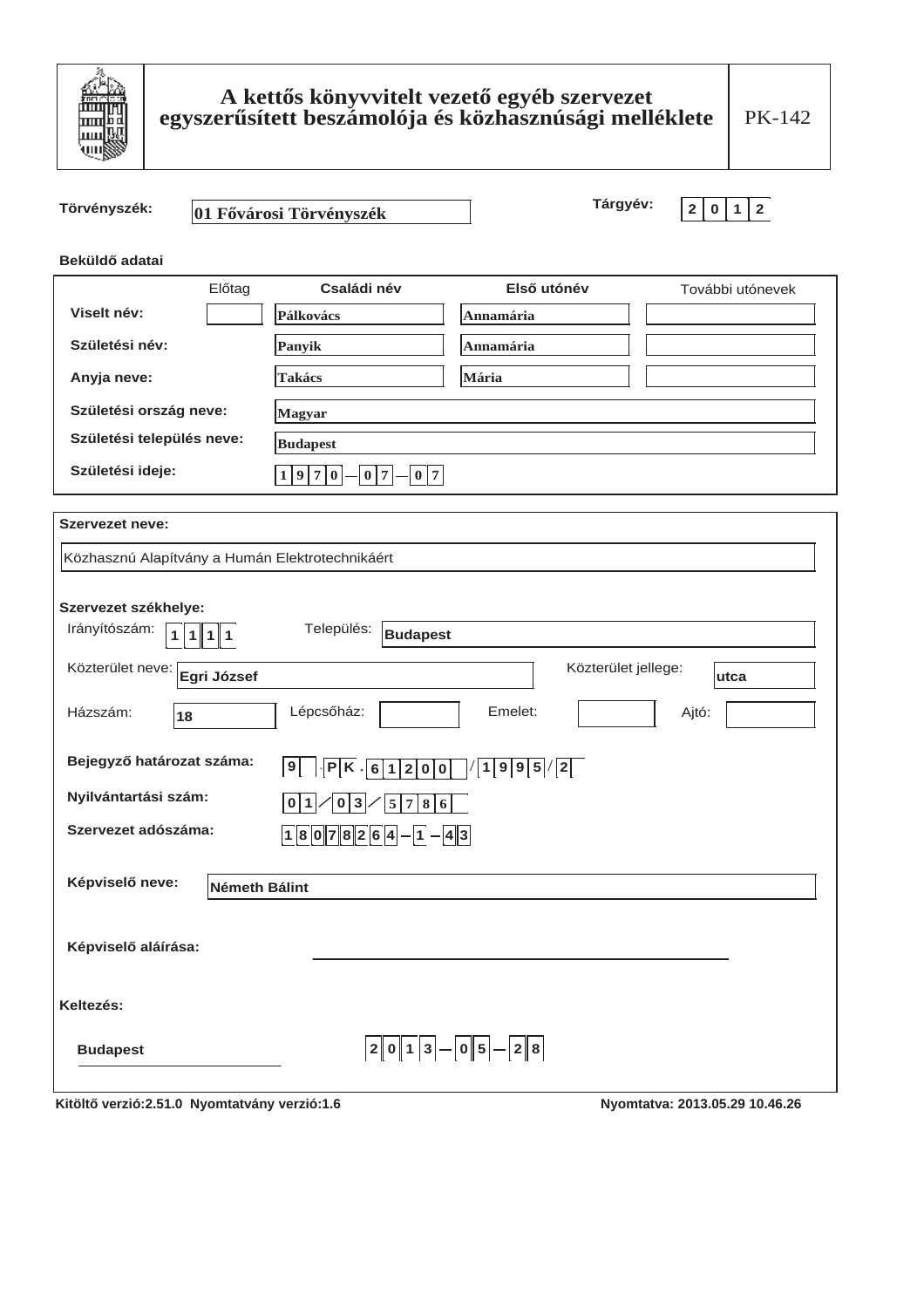

Közhasznú Alapítvány a Humán Elektrotechnikáért

|           | Az egyszerűsített éves beszámoló mérlege          |          |                          | (Adatok ezer forintban.) |
|-----------|---------------------------------------------------|----------|--------------------------|--------------------------|
|           |                                                   | Előző év | Előző év<br>helyesbítése | Tárgyév                  |
|           | ESZKÖZÖK (AKTÍVÁK)                                |          |                          |                          |
| A.        | Befektetett eszközök                              | 3558     |                          | 2 8 8 4                  |
|           | I. Immateriális javak                             |          |                          |                          |
|           | II. Tárgyi eszközök                               | 3558     |                          | 2884                     |
|           | III. Befektetett pénzügyi eszközök                |          |                          |                          |
| <b>B.</b> | Forgóeszközök                                     | 184      |                          | 1559                     |
|           | I. Készletek                                      |          |                          |                          |
|           | II. Követelések                                   | 12       |                          | 12                       |
|           | III. Értékpapírok                                 |          |                          |                          |
|           | IV. Pénzeszközök                                  | 172      |                          | 1547                     |
| C.        | Aktív időbeli elhatárolások                       |          |                          |                          |
|           | ESZKÖZÖK ÖSSZESEN                                 | 3742     |                          | 4 4 4 3                  |
|           | FORRÁSOK (PASSZÍVÁK)                              |          |                          |                          |
| D.        | Saját tőke                                        | 3742     |                          | 4 1 9 0                  |
|           | I. Induló tőke/jegyzett tőke                      | 100      |                          | 100                      |
|           | II. Tőkeváltozás/eredmény                         | 9787     |                          | 3 6 4 2                  |
|           | III. Lekötött tartalék                            |          |                          |                          |
|           | IV. Értékelési tartalék                           |          |                          |                          |
|           | V. Tárgyévi eredmény alaptevékenységből           | $-6145$  |                          | 448                      |
|           | VI. Tárgyévi erdemény vállalkozási tevékenységből |          |                          |                          |
| Ε.        | Céltartalékok                                     |          |                          |                          |
| F.        | Kötelezettségek                                   |          |                          | 253                      |
|           | I. Hátrasorolt kötelezettségek                    |          |                          |                          |
|           | II. Hosszú lejáratú kötelezettségek               |          |                          |                          |
|           | III. Rövid lejáratú kötelezettségek               |          |                          | 253                      |
| G.        | Passzív időbeli elhatárolások                     |          |                          |                          |
|           | FORRÁSOK ÖSSZESEN                                 | 3742     |                          | 4 4 4 3                  |

Kitöltő verzió: 2.51.0 Nyomtatvány verzió: 1.6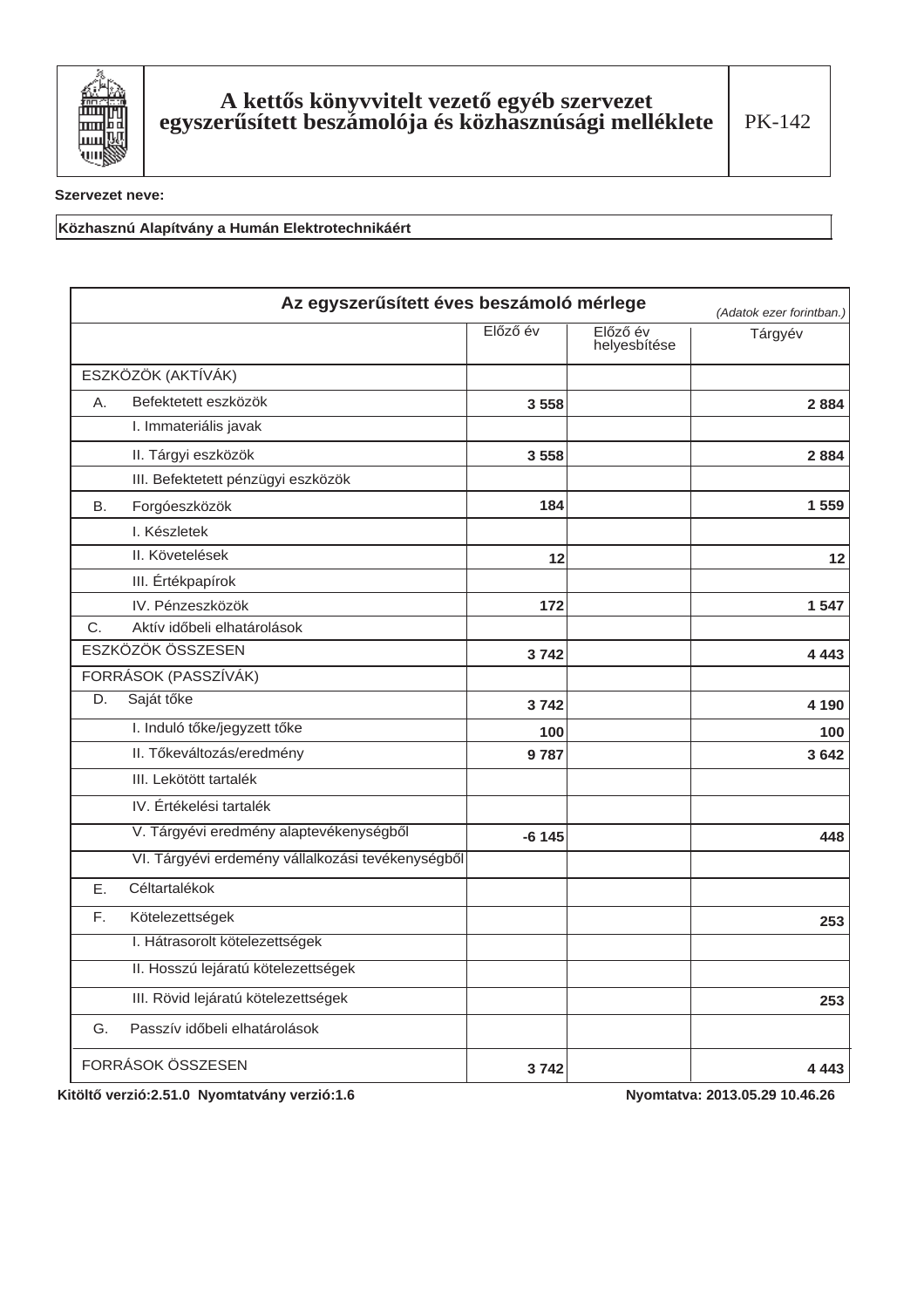

## Közhasznú Alapítvány a Humán Elektrotechnikáért

| Az egyszerűsített éves beszámoló eredmény-kimutatása<br>(Adatok ezer forintban.) |                 |                          |         |                          |                          |         |          |                          |         |
|----------------------------------------------------------------------------------|-----------------|--------------------------|---------|--------------------------|--------------------------|---------|----------|--------------------------|---------|
|                                                                                  | Alaptevékenység |                          |         | Vállalkozási tevékenység |                          |         | Összesen |                          |         |
|                                                                                  | előző év        | előző év<br>helyesbítése | tárgyév | előző év                 | előző év<br>helyesbítése | tárgyév | előző év | előző év<br>helyesbítése | tárgyév |
| 1. Értékesítés nettó árbevétele                                                  |                 |                          |         |                          |                          |         |          |                          |         |
| 2. Aktivált saját teljesítmények<br>értéke                                       |                 |                          |         |                          |                          |         |          |                          |         |
| 3. Egyéb bevételek                                                               |                 |                          | 8500    |                          |                          |         |          |                          | 8500    |
| - tagdíj, alapítótól kapott<br>befizetés                                         |                 |                          |         |                          |                          |         |          |                          |         |
| - támogatások                                                                    |                 |                          |         |                          |                          |         |          |                          |         |
| - adományok                                                                      |                 |                          | 8500    |                          |                          |         |          |                          | 8500    |
| 4. Pénzügyi műveletek bevételei                                                  |                 |                          | 9       |                          |                          |         |          |                          | 9       |
| 5. Rendkívüli bevételek                                                          |                 |                          | 202     |                          |                          |         |          |                          | 202     |
| ebből:                                                                           |                 |                          |         |                          |                          |         |          |                          |         |
| - alapítótól kapott befizetés                                                    |                 |                          |         |                          |                          |         |          |                          |         |
| - támogatások                                                                    |                 |                          | 202     |                          |                          |         |          |                          | 202     |
| A. Összes bevétel (1+2+3+4+5)                                                    |                 |                          | 8711    |                          |                          |         |          |                          | 8711    |
| ebből: közhasznú tevékenység<br>bevételei                                        |                 |                          |         |                          |                          |         |          |                          |         |
| 6. Anyagjellegű ráfordítások                                                     |                 |                          | 1 1 0 4 |                          |                          |         |          |                          | 1 1 0 4 |
| 7. Személyi jellegű ráfordítások                                                 |                 |                          | 180     |                          |                          |         |          |                          | 180     |
| ebből: vezető tisztségviselők<br>juttatásai                                      |                 |                          |         |                          |                          |         |          |                          |         |
| 8. Értékcsökkenési leírás                                                        |                 |                          | 1 0 0 9 |                          |                          |         |          |                          | 1 0 0 9 |
| 9. Egyéb ráfordítások                                                            |                 |                          |         |                          |                          |         |          |                          |         |
| 10. Pénzügyi műveletek<br>ráfordításai                                           |                 |                          |         |                          |                          |         |          |                          |         |

Kitöltő verzió:2.51.0 Nyomtatvány verzió:1.6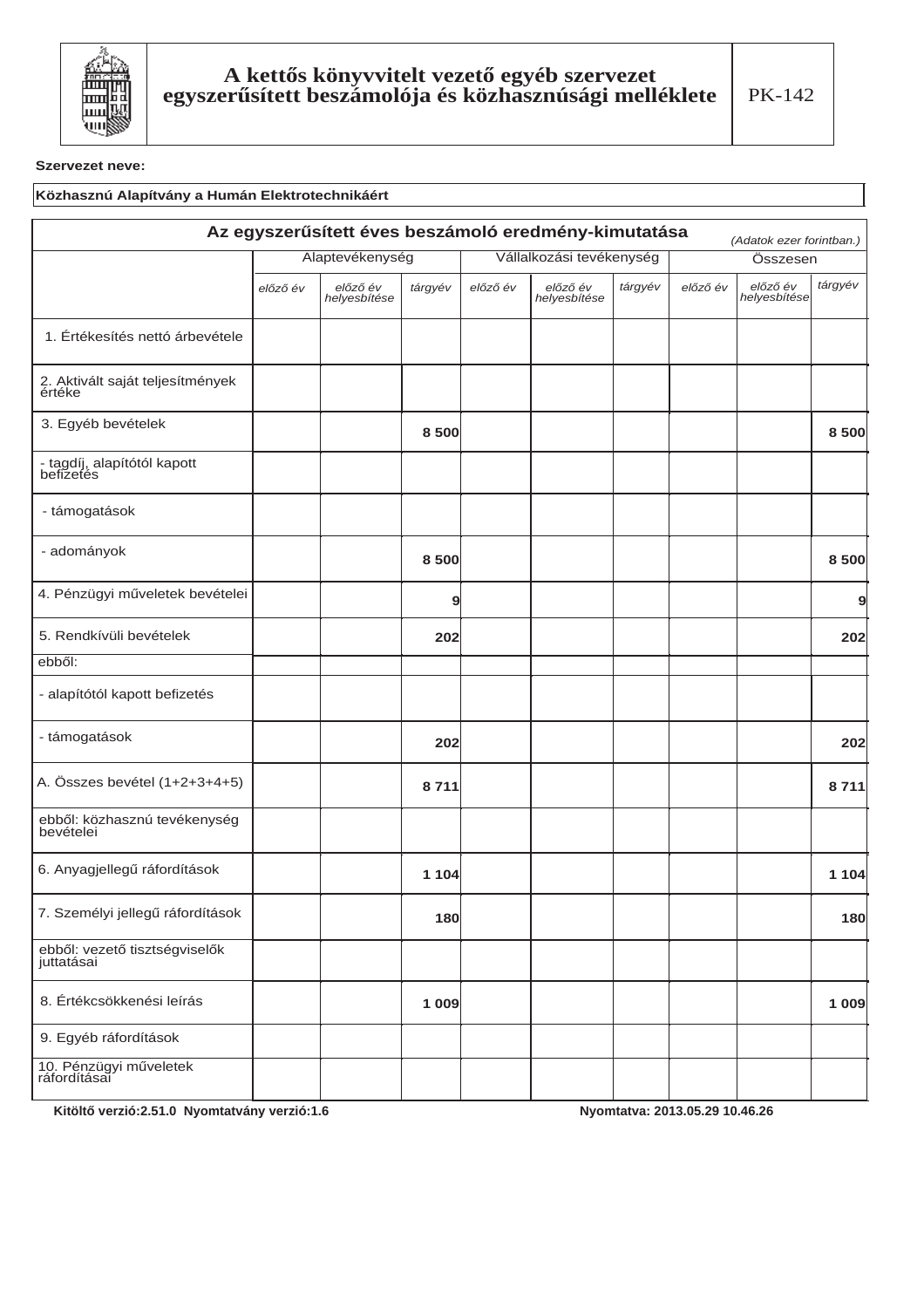

#### Közhasznú Alapítvány a Humán Elektrotechnikáért Az egyszerűsített éves beszámoló eredmény-kimutatása 2. (Adatok ezer forintban.) Alaptevékenység Vállalkozási tevékenység Összesen előző év tárgyév előző év előző év<br>helyesbítése tárgyév előző év előző év<br>helyesbítése tárgyév előző év helyesbítése 11. Rendkívüli ráfordítások 5971 5971 B. Összes ráfordítás<br>(6+7+8+9+10+11) 8 2 6 4 8 2 6 4 ebből: közhasznú tevékenység ráfordításai 8 2 4 5 8 2 4 5 C. Adózás előtti eredmény (A-B) 447 447 12. Adófizetési kötelezettség D. Adózott eredmény (C-12) 447 447 13. Jóváhagyott osztalék E. Tárgyévi eredmény (D-13) 447 447 Tájékoztató adatok A. Központi költségvetési támogatás B. Helyi önkormányzati költségvetési támogatás C. Az Európai Unió strukturális<br>alapjaiból, illetve a Kohéziós Alapból nyújtott támogatás D. Normatív támogatás E. A személyi jövedelamadó<br>meghatározott részének adózó rendelkezése szerinti felhasználásáról szóló 1996. évi<br>CXXVI.törvény alapján kiutalt 202 470 202 470 összeg F. Közszolgáltatási bevétel Könyvvizsgálói záradék Igen  $\overline{\mathbf{X}}$ Nem Az adatok könyvvizsgálattal alá vannak támasztva.

Kitöltő verzió:2.51.0 Nyomtatvány verzió:1.6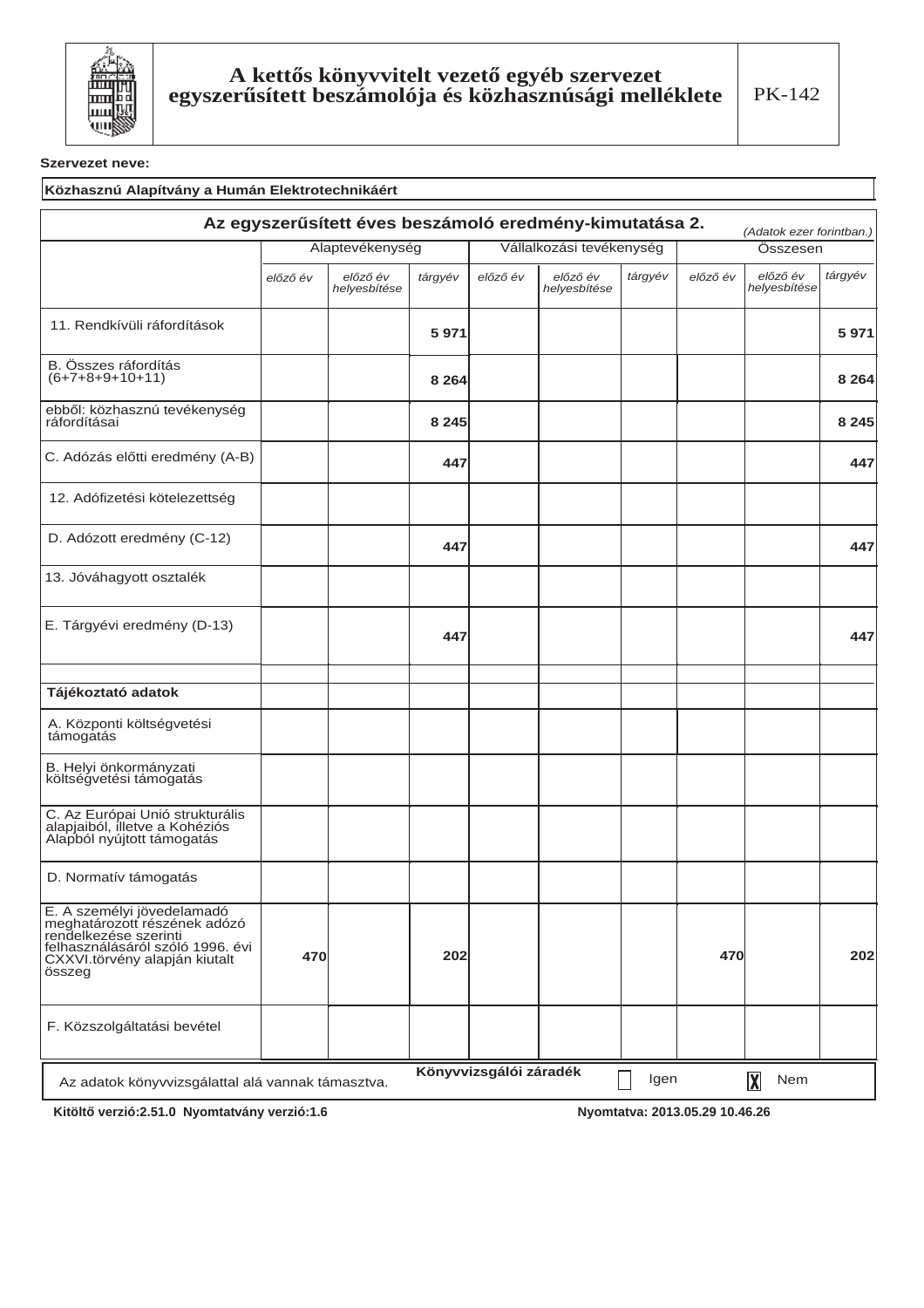

| <b>1.1 Név</b>                                                                                                      |      |
|---------------------------------------------------------------------------------------------------------------------|------|
|                                                                                                                     |      |
| Közhasznú Alapítvány a Humán Elektrotechnikáért                                                                     |      |
|                                                                                                                     |      |
| 1.2 Székhely                                                                                                        |      |
| Település:<br>Irányítószám:<br>1 1 1 1<br><b>Budapest</b>                                                           |      |
| Közterület neve: Egri József<br>Közterület jellege:                                                                 | utca |
| Lépcsőház:<br>Házszám:<br>Ajtó:<br>Emelet:<br>18                                                                    |      |
| 1.3 Bejegyző határozat száma:<br>9. PK.61200/1995/2                                                                 |      |
| 1.4 Nyilvántartási szám:<br> 3 <br>0 1 <br>0<br>5 7 <br>8 6                                                         |      |
| 1.4 Szervezet adószáma:<br>$18078264-1-43$                                                                          |      |
| 1.6 Képviselő neve:<br><b>Németh Bálint</b>                                                                         |      |
| 2. Tárgyévben végzett alapcél szerinti és közhasznú tevékenységek bemutatása                                        |      |
|                                                                                                                     |      |
|                                                                                                                     |      |
|                                                                                                                     |      |
| 3.1 Közhasznú tevékenység megnevezése:<br>Tudományos tevékenység, kutatás                                           |      |
| 3.2 Közhasznú tevékenységhez kapcsolódó közfeladat, jogszabályhely: Tudományos tevékenység, kutatás                 |      |
|                                                                                                                     |      |
| 3.3 Közhasznú tevékenység célcsoportja: Egyetemi hallgatók<br>3.4 Közhasznú tevékenységből részesülők létszáma:     |      |
| 3. Közhasznú tevékenységek bemutatása (tevékenységenként)<br>23<br>3.5 Közhasznú tevékenység főbb eredményei:       |      |
| Egyetmi hallgatók tanulmányainak lehetőségeinek és munkáinak támogatása. Sikeresen lezárult<br>tudományos kutatások |      |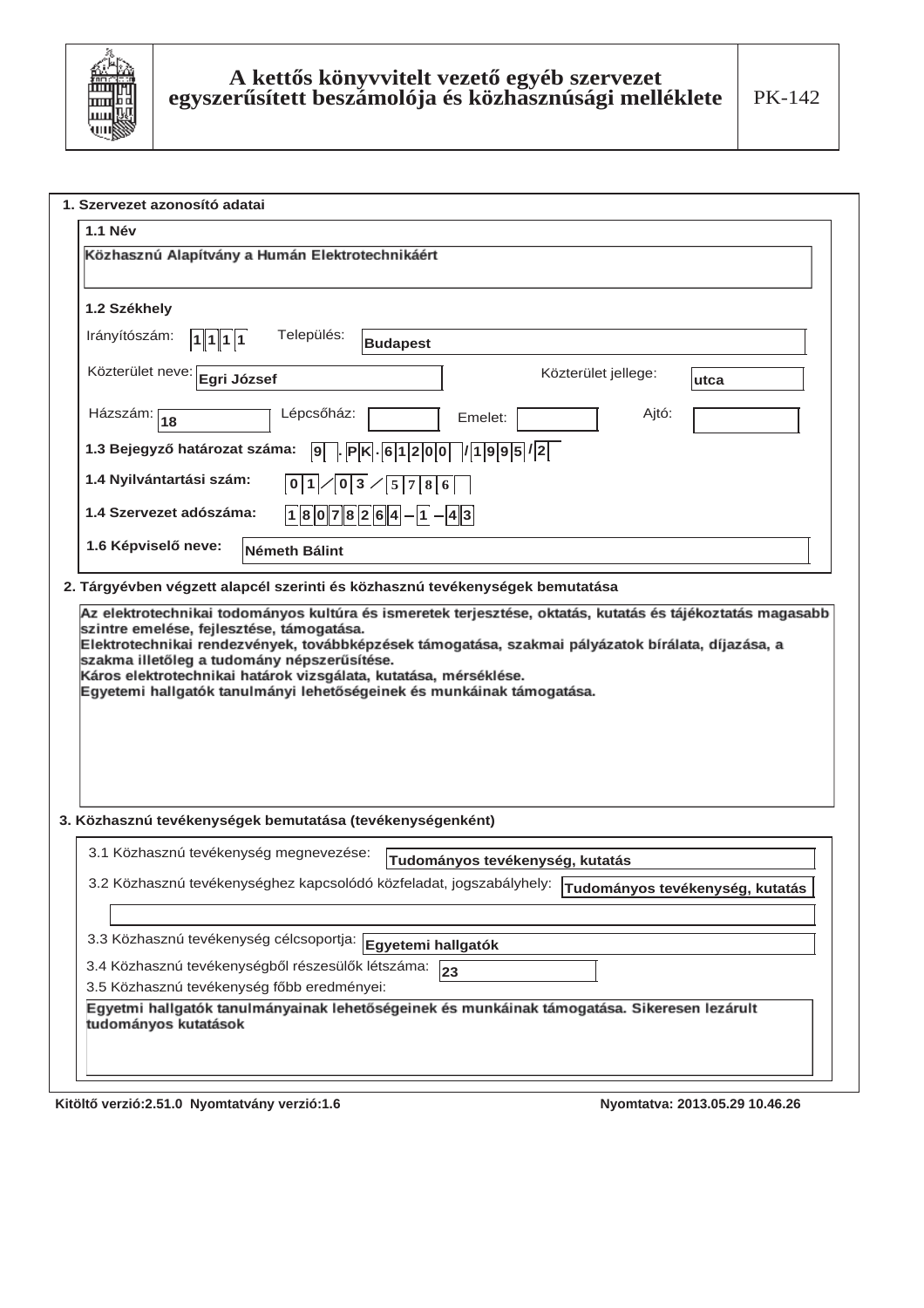

## Közhasznú Alapítvány a Humán Elektrotechnikáért

|     | 4. Közhasznú tevékenység érdekében felhasznált vagyon kimutatása                   | (Adatok ezer forintban.) |                    |
|-----|------------------------------------------------------------------------------------|--------------------------|--------------------|
| 4.1 | Felhasznált vagyonelem megnevezése                                                 | Vagyonelem értéke        | Felhasználás célja |
|     |                                                                                    |                          |                    |
| 4.2 | Felhasznált vagyonelem megnevezése                                                 | Vagyonelem értéke        | Felhasználás célja |
|     |                                                                                    |                          |                    |
| 4.3 | Felhasznált vagyonelem megnevezése                                                 | Vagyonelem értéke        | Felhasználás célja |
|     |                                                                                    |                          |                    |
|     | Közhasznú tevékenység érdekében<br>felhasznált vagyon kimutatása<br>(összesen)     |                          |                    |
|     | Közhasznú tevékenység érdekében<br>felhasznált vagyon kimutatása<br>(mindösszesen) |                          |                    |

### **5. Cél szerinti jutattások kimutatása**

| 5.1 | Cél szerinti juttatás megnevezése                    | Előző év | Tárgyév  |
|-----|------------------------------------------------------|----------|----------|
|     | Ösztöndíjak                                          | 7942     | 5 5 1 3  |
| 5.2 | Cél szerinti juttatás megnevezése                    | Előző év | Tárgy év |
|     | Konferencián való részvétel                          |          | 458      |
| 5.3 | Cél szerinti jutattás megnevezése                    | Előző év | Tárgy év |
|     |                                                      |          |          |
|     | Cél szerinti juttatások kimutatása<br>(összesen)     | 7942     | 5971     |
|     | Cél szerinti juttatások kimutatása<br>(mindösszesen) | 7942     | 5971     |

## 6. Vezető tisztségviselőknek nyújtott juttatás

|     | 6.1 Tisztség                                             | $El$ őző év $(1)$ | Tárgyév (2)  |
|-----|----------------------------------------------------------|-------------------|--------------|
|     |                                                          |                   |              |
| 6.2 | Tisztség                                                 | $El$ őző év $(1)$ | Tárgy év (2) |
|     |                                                          |                   |              |
| Α.  | Vezető tisztségviselőknek nyújtott<br>juttatás összesen: |                   | O            |

Kitöltő verzió:2.51.0 Nyomtatvány verzió:1.6 **bizterinden alapítat alamazzat alapítat alapítat alapítat alapítat a**